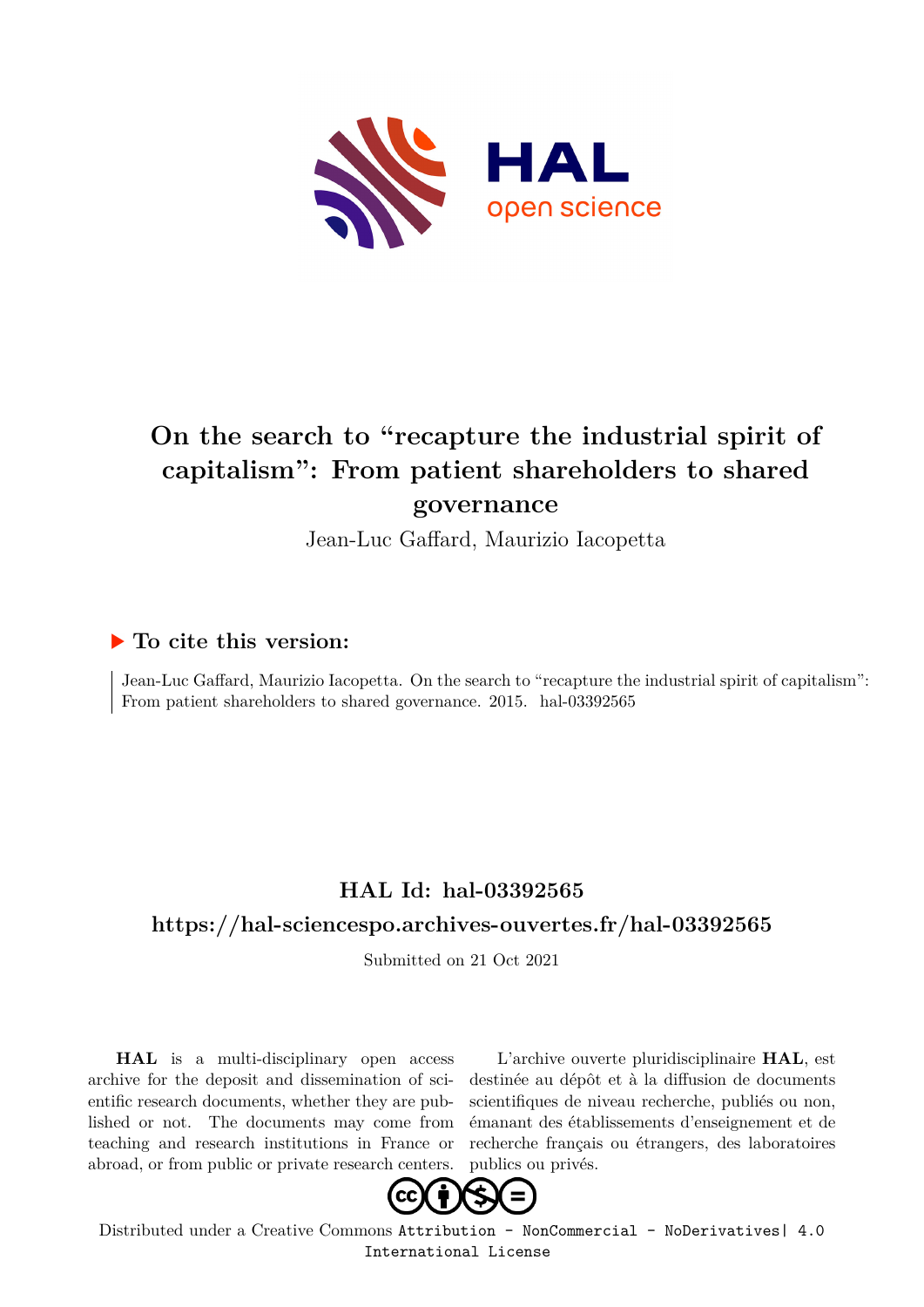# [On the search to "recapture the industrial spirit of](https://www.ofce.sciences-po.fr/blog/search-recapture-industrial-spirit-capitalism-patient-shareholders-shared-governance/)  [capitalism": From patient shareholders to shared](https://www.ofce.sciences-po.fr/blog/search-recapture-industrial-spirit-capitalism-patient-shareholders-shared-governance/)  [governance](https://www.ofce.sciences-po.fr/blog/search-recapture-industrial-spirit-capitalism-patient-shareholders-shared-governance/)

OFCE, Le Blog – June 2<sup>nd</sup>, 2015 by **Jean-Luc Gaffard** and **Maurizio Iacopetta**, Sciences Po, OFCE, Paris, France

Online: [http://www.ofce.sciences-po.fr/blog/search-recapture-industrial-spirit-capitalism-patient](http://www.ofce.sciences-po.fr/blog/climat-trump-souffle-le-chaud-et-leffroi/)[shareholders-shared-governance/](http://www.ofce.sciences-po.fr/blog/climat-trump-souffle-le-chaud-et-leffroi/)

The government, buoyed by the law to recapture the real economy, [the Florange act,](http://www.legifrance.gouv.fr/affichTexte.do?cidTexte=JORFTEXT000028811102&dateTexte=&categorieLien=id) which establishes the possibility of double voting for patient shareholders (who have held their shares at least two years), has just taken two significant decisions by temporarily increasing its holdings in the capital of Renault and Air France in order to ensure that in a general shareholders meeting the double voting option is not rejected by the qualified majority authorized under the law. The objective spelled out by France's Minister of the Economy in *[Le Monde](http://www.lemonde.fr/economie/article/2015/04/24/emmanuel-macron-veut-retrouver-l-esprit-industriel-du-capitalisme_4621914_3234.html)* is to help "recapture the industrial spirit of capitalism" by favouring long-term commitments in order to promote investment that will foster solid growth.

Under the impulse of the Florange law, that has recently introduced the institute of the double voting for 'patient' shareholders (shareholders who have held their company's shares for at least two years), the government has taken the important decision of increasing temporarily its equity shares into two major French companies: Renault and Air France.

The increased government's stake into the two companies aims at preventing attempts of the shareholders general assembly to block the adoption of the double voting institute, which would require the approval of a qualified majority. The France's Minister of the Economy explained in  $I\epsilon$ [Monde](http://www.lemonde.fr/economie/article/2015/04/24/emmanuel-macron-veut-retrouver-l-esprit-industriel-du-capitalisme_4621914_3234.html) that the government's action is intended to help "revive the industrial spirit of capitalism" by favouring long-term commitments that promote investments and foster robust growth.

This initiative has led to renewed discussions about the governance of joint-stock companies and corporations (Pollin, 2004, 2006), to consider the problems that afflict them, possible remedies, and what one could expect from the government.

Because corporations have the ability to attract abundant savings and because of their power in choosing where to direct these savings, they are undeniably at the heart of the investment process. They can be governed in various ways, depending on the institutional contexts, which are related in turn to significant differences in productivity and growth (Bloom and Van Reenen, 2010 ; De Nicolo', Laeven and Ueda, 2008 ; La Porta, Lopez-de-Silanes, Shleifer and Vishny, 2000). So the question arises as to which governance model is best able to promote entrepreneurial activity and innovation, and thus ultimately to ensure growth [\(OECD 2012\)](http://www.oecd.org/corporate/ca/corporategovernanceprinciples/50242938.pdf).

There is evidence that the big corporations do not suffer from a lack of long-term financing. The development of the stock and bond markets since the 1980s has allowed corporations to reduce their dependence on bank financing and its cyclical character. Investment problems thus mainly reflect major breakdowns in the governance of companies, whether large, medium or small, as well as in the governance of financial institutions [\(Giovannini](http://www.voxeu.org/article/green-paper-restarting-european-long-term-investment-finance) *et al.*, 2015).

Traditionally, the focus has been on the ways controlling shareholders' choose managers, *i.e.* the conditions under which the capital owners get the yield on their investment that is justified by their special position as residual claimant (Shleifer and Vishny, 1997). But this ignores that other company stakeholders (creditors, employees, suppliers or even customers) also incur risk, and that the longterm performance of the company depends on the conditions in which the shareholders' engagement controls the commitment of the other stakeholders (Mayer, 2013). It is not certain, in this regard, that the distribution of voting rights between different classes of shareholders is decisive.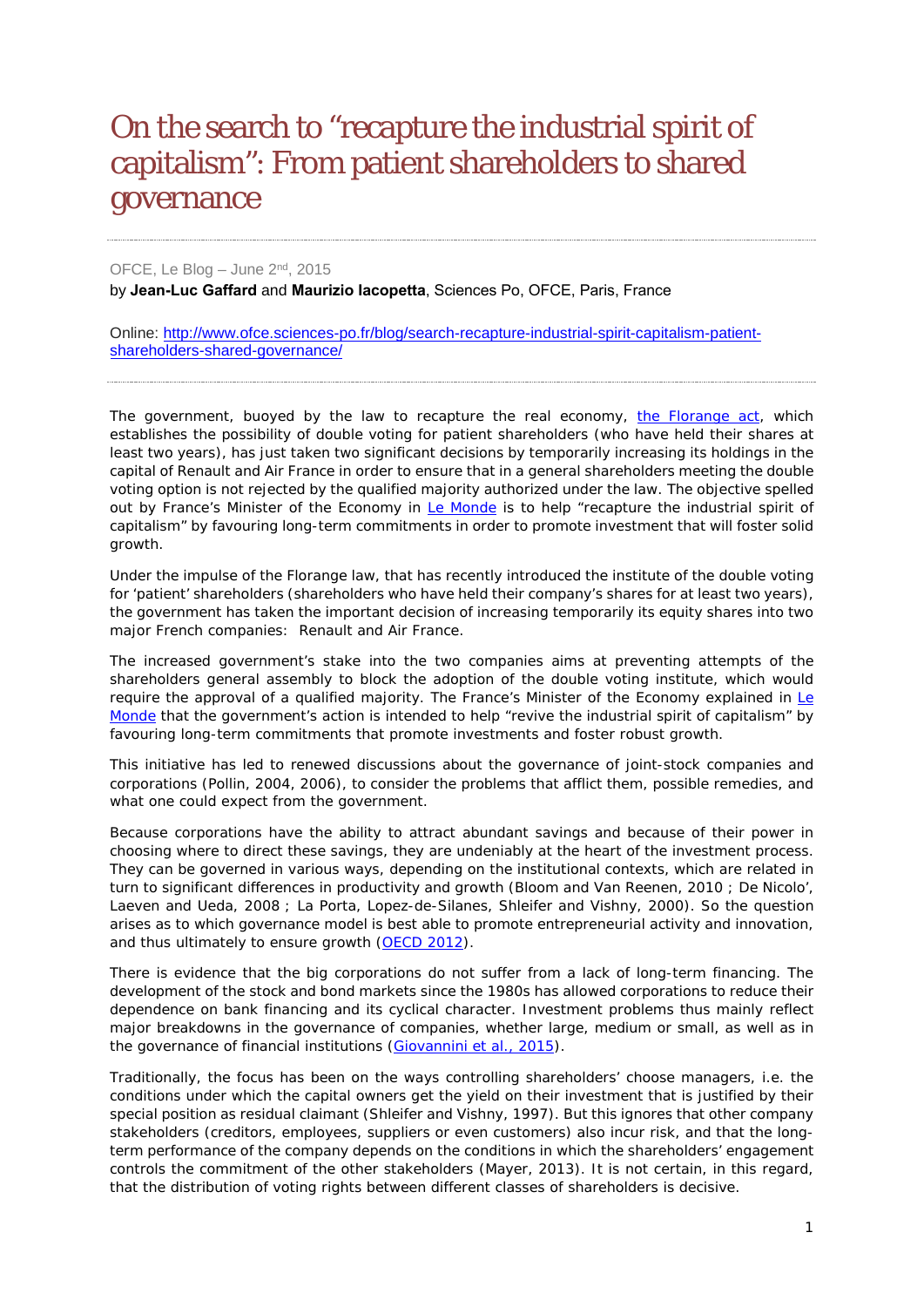#### *Control and engagement*

The central issue is how capital owners affect management's decision-making. Thus, the goals and values of family businesses reflect the interests and inclinations of the family owners, which can become inconsistent with productive efficiency, especially with the rise of rentier capitalism, when it is no longer the founders who are at the head of the company but their heirs or, more surreptitiously, a self-perpetuating caste (Philippon, 2007). While there is a positive relationship between the wealth of self-made millionaires and GDP and growth, the relationship to GDP turns negative when this concerns the wealth of millionaire heirs (Morck, Stangeland, and Yeung 2000). Faced with this potential problem, the existence of dispersed ownership would seem to be beneficial in so far as it replaces special interests with what can be likened to a collective interest.

This vision of the corporation nevertheless faces an objection formulated by Berle and Means (1932), who view the separation between ownership and control as a source of inefficiency. It creates problems of agency, meaning that the managers are likely to act in their own interests rather than in those of the shareholders, just like families or owning castes. Empirically, the Tobin's Q (the ratio of capital's market value to its replacement cost) increases, then decreases before increasing again as the power of the managers grows (Morck *et al.*, 1988). It is then possible that shareholders have less incentive to subscribe new shares or keep the ones they hold, resulting in lower share prices and less access by companies to external financing. The provisions that make it possible to protect large enterprises can have the effect of hindering the market entry of new businesses and introducing significant distortions into the investment decision-making of established firms (Iacopetta, Minetti and Peretto, 2015).

Solving these problems requires creating institutional arrangements to ensure that shareholders become active in corporate management.

These arrangements have involved improving the quality of audits, of risk management and of communications between the company and its shareholders. They have led to greater transparency in executive compensation policy and linking pay to performance. This process has spurred the development of "markets for corporate control" and for shareholder activism, and indeed of a particular class of shareholders consisting of investment funds, including pension funds, whose management methods (the delegation of investment decisions to fund managers) emphasizes the immediate performance of their portfolios.

In the light of the financial crisis, these arrangements seem questionable to say the least (Giovannini et al., 2015). Financial institutions, although subject to the "best" governance rules ensuring genuine shareholder control, have been scenes of conflict between shareholders who have benefited from upside positive performance and creditors (and taxpayers) who have had to bear any losses. What was true of the financial institutions also held true for manufacturing companies, which have been arenas of conflict between shareholders and the other stakeholders (creditors, employees, suppliers and customers).

The real problem is that the while arrangements that were designed to solve agency problems have strengthened the control exercised by shareholders over company management, they have also reduced the shareholders' level of engagement (Mayer, 2013).

Notwithstanding their particular interests, family owners can ensure a stability and long-term engagement vis-à-vis other stakeholders that is not guaranteed by dispersed shareholding. The same is true of managers with delegated authority who have acquired sufficient independence vis-à-vis the shareholders to be open not only to their own interests but also to the interests of the employees (and sub-contractors). After all, the constitution of industrial empires is far from a bad thing so long as they are economically viable and do not violate the rules of competition. But the advantages conferred on managers are being offset by the development of markets for corporate control and shareholder activism, which has led to judging managerial effectiveness on the grounds of current performance. There is indeed a trade-off between the requirements of control and engagement. The problem is perhaps not so much to align the interests of managers with those of shareholders as to make shareholders responsible for what happens in the long run to the companies in which they invest.

*The measure of engagement*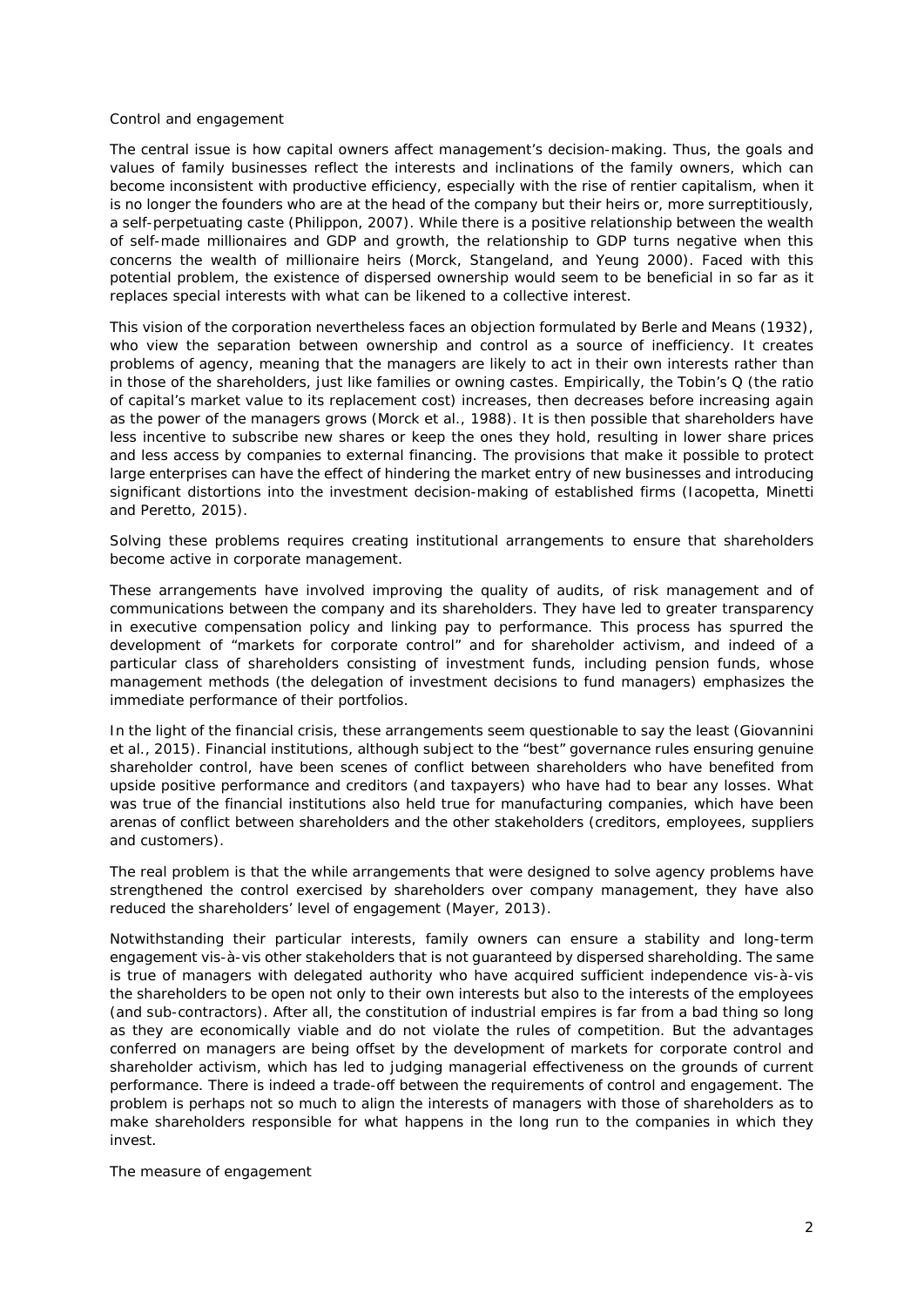The degree of commitment of financiers, lenders and shareholders is critical since it determines that of the other stakeholders in the company. It is reflected in the attitude chosen in response to fluctuations in performance, and more specifically in the degree of tolerance of poor business results. A low tolerance is a sign of a low degree of engagement, and usually a sign of hostile takeovers and pension fund activism.

It is also necessary to agree on the meaning of poor results. This could be the result of bad management, in which case investors' power to provide financing conditioned on management's ability to make the changes they require does not necessarily indicate a lesser degree of engagement. It may even prevent the financial crises that could result from serious agency problems – at least if consistent performance is the norm. But this is exactly not the case when the relevant industrial activities have a cyclical dimension. Companies can deal with this by offsetting the results of several activities against each other provided that their cycles are different. But the attitude of investment funds is to emphasize the diversification of their portfolio on the valuation of the diversification of their activities by the companies themselves, prompting the latter to refocus on what is sometimes described as their core business. A series of dismantling operations, in particular, in the cases of Alstom, Alcatel and Thomson, constituted one of the reasons for the deindustrialization seen in France (Beffa, 2012).

Nor does the consistency of performance prevail when companies choose to innovate by introducing new products or new production techniques and exploring new markets. Because firms incur the costs long before increased in revenue, these are irrevocable costs, that is to say, whose recovery is contingent on the success of the decision to innovate ("sunk costs"). Any form of governance that would have the effect of favouring immediate results and eliminating tolerance of a temporarily poor performance would then only hold back innovation by penalizing long-term investment. But this is exactly where the possibility of hostile takeovers and the activism of investment funds are leading.

### *The institutional prescriptions*

The debate has thus been opened on the ins and outs of the conflict between different classes of shareholders established in relation to the volume of securities held and the length they are held (Samama and Bolton, 2012). Many companies have adopted mechanisms that financially reward shareholders' loyalty or that grant them additional voting rights in return for this loyalty. Some countries (France and Italy in particular) have legislated in this regard. It is difficult to assess the results. In theory, the principle of "one share – one vote" does not rule out the existence of several classes of shares involving different voting rights. It does of course reduce the agency problems involving the holders of blocs of shares, but it also reduces the beneficial effects of the stability that these blocs provide (Burkart and Lee, 2008). Moreover, empirical studies reach mixed conclusions, further indicating the complexity of the problem (Adams and Ferreira, 2008).

Nevertheless, numerous empirical studies do confirm that companies that have a more stable ownership structure and meet performance indicators that do not refer merely to financial capital have better outcomes in the long run (Clark et al., 2014). The existence of stable shareholder blocs or of restrictions on voting rights may be mechanisms that are likely to ensure this sustainability and strengthen the degree of commitment made by the capital providers, thereby justifying that other stakeholders – employees, suppliers and customers – do likewise in turn.

The difficulty with mechanisms for restricting voting rights is that they do not allow shareholders to indicate the length of time that they want to keep their shares and to indicate their level of engagement (Mayer, 2013). In fact, those who intend to hold their shares only briefly (possibly milliseconds in case of high-frequency trading) have the same influence on managers' decisions as those who intend to keep their shares for many years. The first bear the consequences of their votes only momentarily, unlike the latter, but both have the same influence on current decision-making, which may affect the company's performance for a long time to come. Basically, establishing different classes of shares does not necessarily substitute for the constitution of a stable bloc of shareholders that is able to deal with hostile takeovers motivated by the quest for short-term capital gains.

Things may be different when past loyalty is rewarded financially by an increase in the dividends paid, since in this case selling the shares leads to losing the financial advantage acquired. There is therefore an incentive to hold the shares even longer. Nevertheless, the payment of dividends is never equivalent to the retention of profits. The proceeds from new issues are under the control of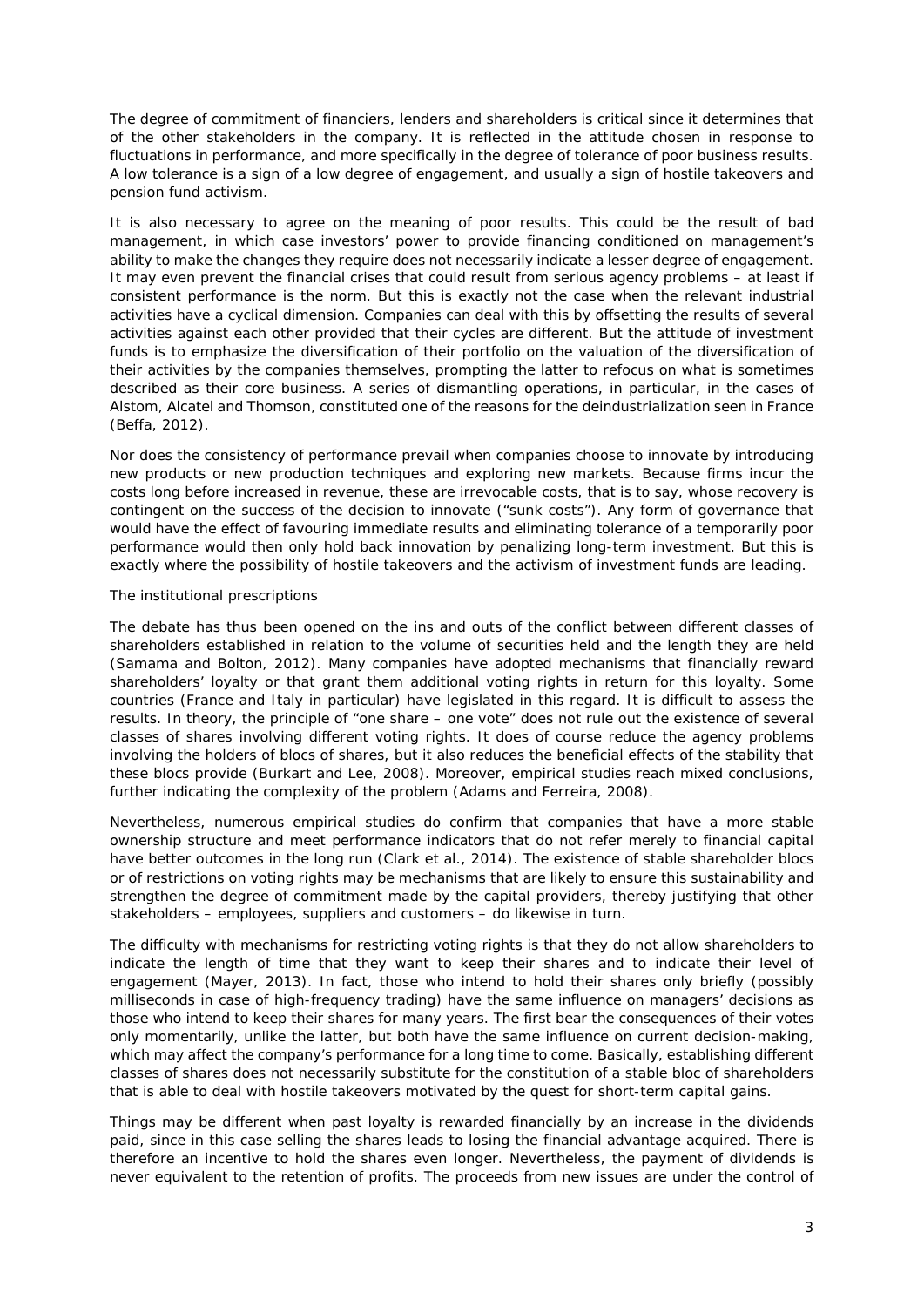the shareholders, whereas undistributed profits are still under the control of the managers. The higher the dividends, the more companies are dependent on their ability to draw on the stock market. There is still an issue of too much dependence vis-à-vis impatient shareholders, pulling companies towards short-term investments.

Accordingly, one potential relevant mechanism might be to establish voting rights based not on the time the shares have been held, but on the future period to which the shareholders are committed (Mayer, 2013). Under this proposal, shareholders would be able to register the period for which they intend to hold their shares and to be paid in the form of votes that are set according to the length of time remaining before they are able to dispose of them. At the moment, "loyalty and the double vote of the shares remunerate shareholders for the period the shares have been held and, consequently, fail to make them more responsible for the future consequences of their decisions. Really, since shareholders who have held their shares a long time are more likely to sell them, this potentially rewards a lack of commitment" (Mayer, 2013, pp. 208-9). It is clear, however, that it would be difficult to implement this institutional arrangement in practice, not least due to its credibility, and it would be preferable to explore other forms of governance that involve other stakeholders in the decision-making process.

#### *On the expectations of government*

In light of the analysis above, the question arises of what the government can expect from its decision to impose double voting rights. The answer is that this could be mainly to reduce, even if in a limited way, the public debt, without losing its influence in the companies in which it holds shares. The intention to revive industrial capitalism by this measure, laudable as this may be, is unlikely to have any real impact. This is true in particular because there is nothing to suggest that in the future the State would behave differently from any other shareholder, despite double voting rights, and could impose or contribute to imposing management decisions that are not necessarily in the long-term interest of the companies and their stakeholders.

Also, without wishing to neglect what the existence of several classes of action could mean for making decisions about business strategy, including possibly introducing protection against hostile takeovers, it seems a more fundamental measure would be to revise the business model as a whole.

The degree of engagement of the capital providers commands the commitment of the other stakeholders. Intermediated financing is the primary source of funds for owners who want to keep control of their business. It enables companies to innovate and grow without the need to dilute ownership. But it is necessary for such financing to exist, i.e. for banks to commit over a long term to these companies. Yet banks too are afflicted with problems of governance, leading to a conflict between the two main types of investors, shareholders and creditors (Giovannini et al., 2015). If institutional progress is to take place, it should therefore concern the financial system and be based on a return of intermediation (Pollin 2006). And if action is to be taken on the conditions of governance of the corporations themselves, this should be based on the proposals by Mayer (2013): perhaps, subject to feasibility, by instituting voting rights in proportion to the time for which shares are held in the future, but especially by establishing "boards of trustees" that set broad guidelines, acting as the guardians of values common to the various stakeholders (shareholders, creditors, employees and even suppliers and customers ) instead of acting merely as representatives of the shareholders. These common values do nothing more than express the recognition of the strategic complementarities that exist between all the actors who are the source of value creation.

### **Bibliography**

Adams, R. and D. Ferreira (2008), "One Share-One Vote: The Empirical Evidence", *Review of Finance* 12, 51-91.

Beffa J-L (2012), *La France doit choisir*, Paris: Le Seuil.

Berle A. and G.C. Means (1932), *The Modern Corporation and Private Property*, New York: Harcourt, Brace & World, Inc.